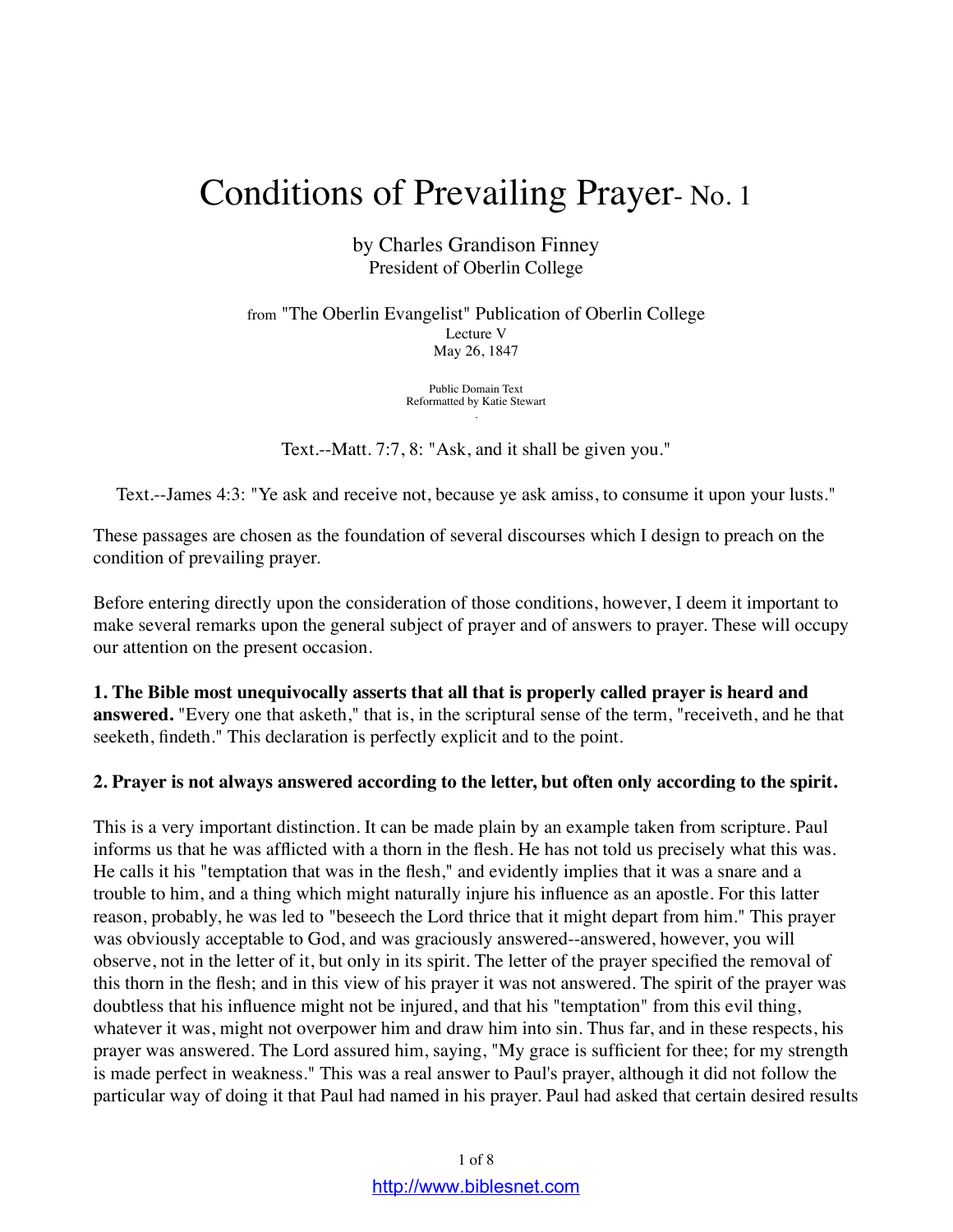might be secured to him in a particular manner. The results sought constituted the spirit of the prayer; the specified manner constituted the letter. The Lord secured to him the results, and perhaps even more fully than Paul expected or specifically asked; but He did it, not in Paul's specified way, but in his own.

So it often happens when we pray. The ways of the Lord are so much wiser than our own, that he kindly and most benevolently declines to follow our way, and takes his own. The great end, however, which we seek, if our prayer is acceptable to Him, He will certainly secure, perhaps more perfectly in his own way than he could in ours.

If, therefore, we suppose that prayer must always be answered according to the letter, we shall find ourselves greatly mistaken. But the spirit of acceptable prayer God will always answer. If the letter and the spirit of prayer were in any case identical, the Lord would answer both; when they are not identical, he may answer only according to its spirit.

**3. No person can be saved unless in such a state of mind as to offer acceptable prayer.** No man can be justified before God at all, unless in such a state of mind as would be accepted in prayer. This is so plain as to need no proof--so plain as to preclude all doubt.

## **4. Many things are really answers to prayer which are not recognized as such by the suppliant, nor by observers.**

This you will see may very easily happen in cases where the spirit and the letter of prayer are diverse from each other. An observer, of course, is not likely to notice any thing but the letter of another's prayer. Consequently, if his prayer is answered only in the spirit of it, and not in the letter at all, he will fail to recognize the answer. And the same thing may occur in respect to the suppliant himself. Unless he notices particularly the inner state of his own mind, he may not get definitely before his eye the real thing which constitutes the spirit of his own prayer. If his attention is chiefly turned towards the letter of it, he may receive an answer to its spirit, and may not notice it as a real answer to his prayer.

The acceptable prayer of any Christian may be quite a different thing from what others suppose it to be, and sometimes different from what himself supposes. In such cases, the answer will often fail to be recognized as an answer. Hence it is of vital importance that we should ourselves understand the real spirit of our own prayer.

All this applies yet more frequently in respect to others than to the suppliant himself. Usually they see only the letter of a prayer and not the spirit. Hence if the latter is answered and not the former, they will naturally suppose that the prayer is not answered, when really it is answered and in the best possible way. Skeptics often stand by tauntingly, and cry out, "You Christians are always praying; but your prayers are never answered." Yet God may be really answering their prayer in the spirit of it, and in the most effectual and glorious manner. I think I could name many instances in which, while skeptics were triumphing as if God did not hear prayer, He was really hearing it in regard to the true spirit of it, and in such a way as most signally to glorify Himself.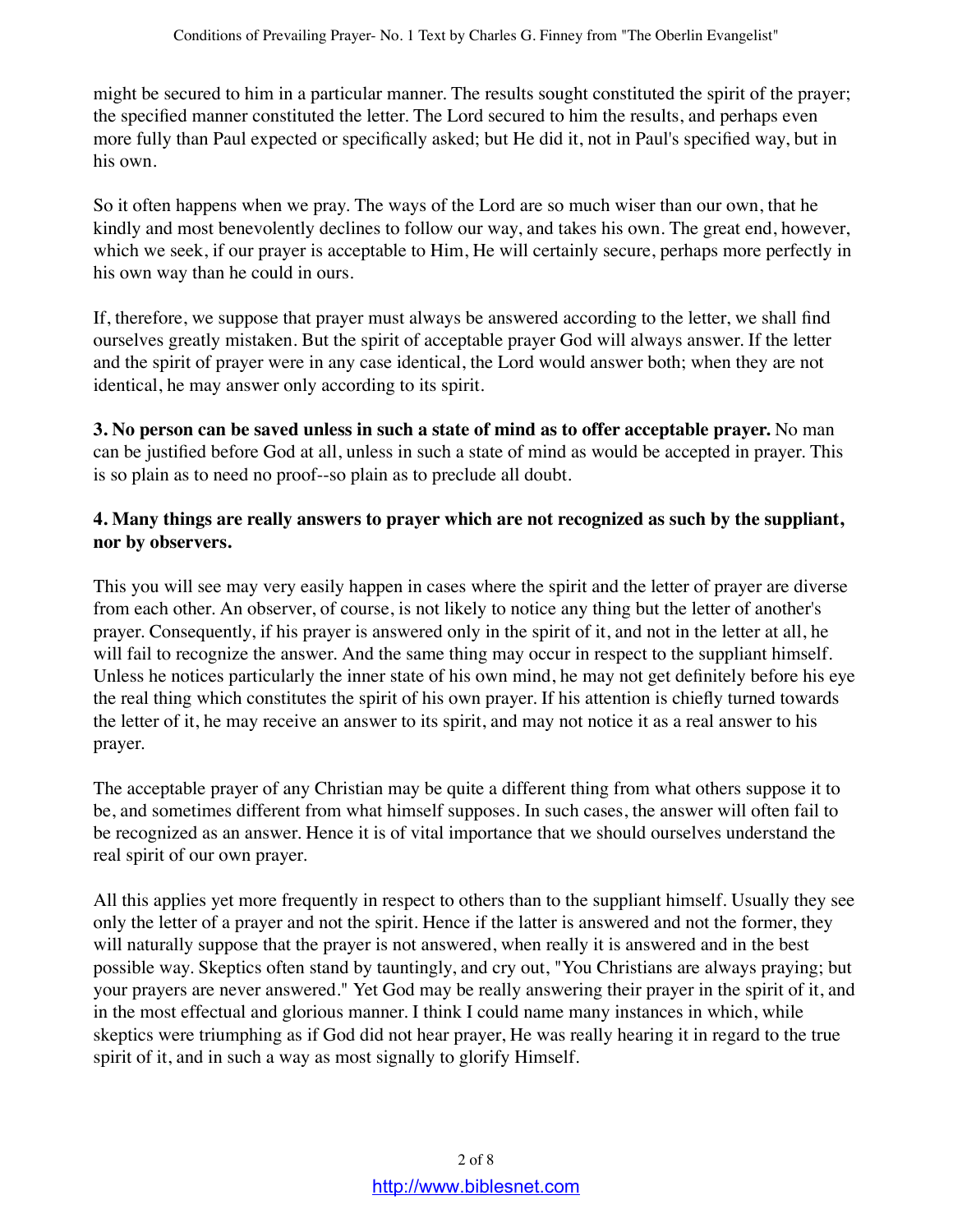#### **5. Much that is called prayer is not answered in any sense whatever, and is not real prayer.**

Much that goes under the name of prayer is offered merely for the form of it, with neither care nor expectation to be answered. Those who pray thus will not watch to see whether their prayers are answered in any sense whatever.

For example, there are some who pray as a matter of cold duty--only because they must, and not because they feel their need of some specific blessing. Hence their prayer is nothing but a form. Their heart is not set upon any particular object. They only care to do what they call a duty; they do not care with anxious heart for any object they may specify in their prayers. Hence the thing they really care for, is not the thing they pray for. In words they pray for this thing; in heart for quite another thing. And the evidence of this is in the fact that they never look after the thing they pray for in words. If they prayed in heart for any thing, they would certainly look to see whether the blessing asked for is given.

Suppose a man had petitioned for some appointment to office, and had sent on his application to the President or to the appointing power. Probably his heart is greatly set on attaining it. If so you will see him watching the mail for the reply to his communication. Every day you may see him at the office ready to seize his letter at the earliest possible moment. But if on the other hand, he applied only for form's sake; and cares nothing about the office, or does not at all expect it, you will see him about other business or pleasure, which he does care for.

The latter case rarely occurs in human affairs, but in religious things nothing is more common. Multitudes are engaged from time to time in what they call praying; their object being often only to appease their consciences--not to obtain any desired blessing. Of course the quiet of their conscience is the only thing they really seek by prayer, and it would be absurd in them to look after any other answer than this. They are not wont to be guilty of this absurdity.

Of course those who pray thus are not disappointed if they are not heard. It would be so in case of petitions addressed to men; it is so naturally when petitions are addressed to God.

A real Christian sometimes asks in the letter of prayer for what he finds God cannot give. In such a case he can be satisfied only with the consideration that God always exercises his own infinite wisdom and his not less infinite love. One great thing that lay nearest his heart if he was in the true spirit of prayer will be granted, namely, that God may be honored in the exercise of his own wisdom and love. This God will surely do. So far forth, therefore, the spirit of his prayer will be granted.

It deserves special notice that those who pray as a matter of form only, and with no heart set upon the blessing named in the prayer, never enquire for the reasons why they are not answered. Their minds are entirely at ease on this point, because they feel no solicitude about the answer at all. They did not pray for the sake of an answer. Hence they will never trouble themselves to enquire why the answer to the words of their prayer fails of being given.

How many of you who hear me, may see in this the real reason why you so rarely look after any answer to your prayers; or the reason why you care so little about it, if your mind should chance to advert to it at all?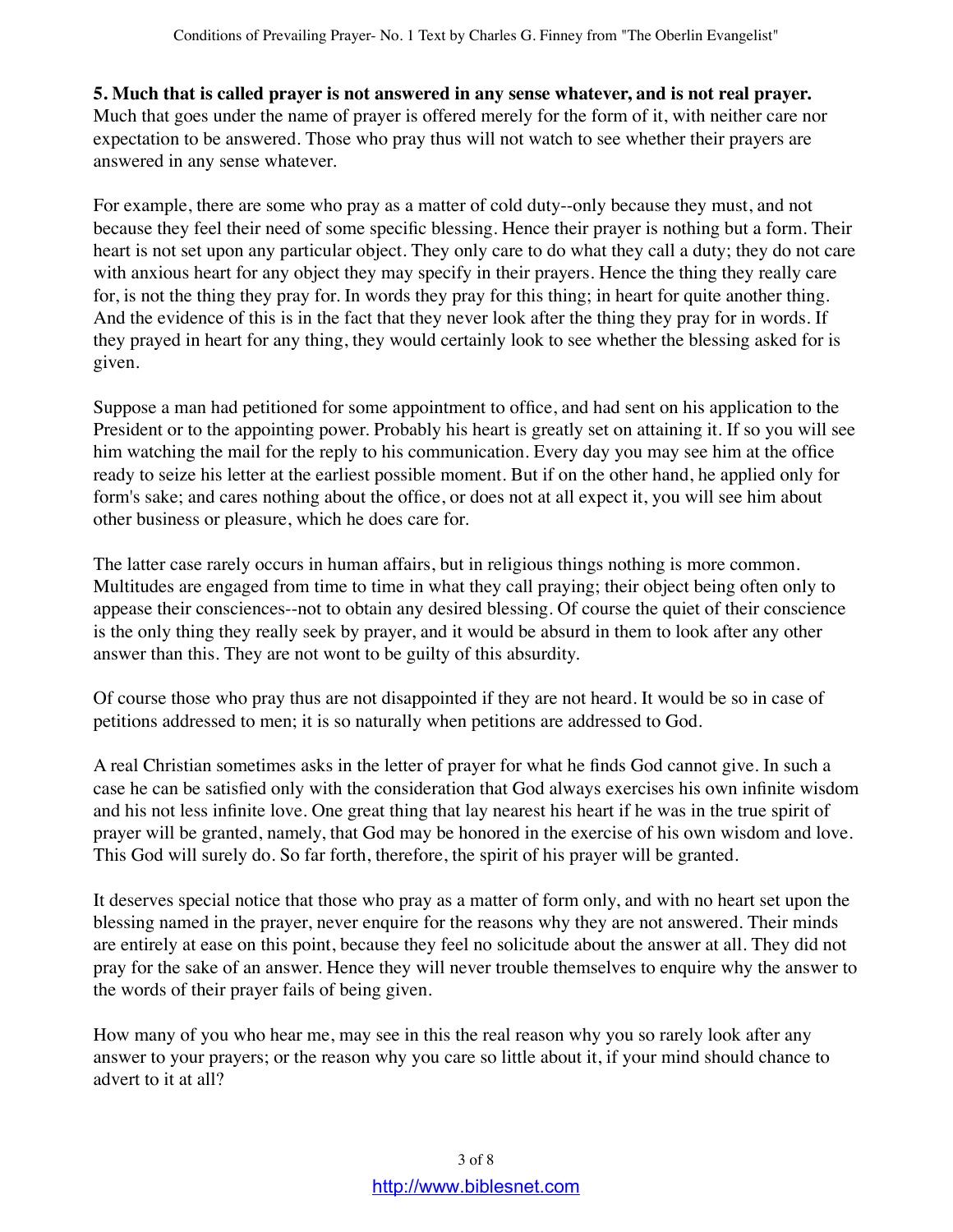Again, when our petitions are not answered either in letter or in their spirit, it is because we have not fulfilled the revealed conditions of acceptable prayer. Many persons seem to overlook the fact that there are conditions of acceptable prayer revealed in the Bible. But this is a fact by far too important to be ever wisely overlooked. It surely becomes every Christian to know not only that there are conditions, but also what they are.

Let us, then, fully understand that if our prayers are not answered, it is because we have failed of fulfilling the revealed conditions. This must be the reason why our prayers are not answered, for God has assured us in his word that all real prayer is always answered.

Nothing can be more important than that we should thoroughly understand the conditions of prevailing prayer. If we fail thus to understand them, we shall very probably fail to fulfill them, and of course fail to offer prevailing prayer. Alas, how ruinous a failure must this be to any soul!

There are those, I am aware, who do not expect to influence God by their prayers; they expect to produce effects upon themselves only. They hope by means of prayer to bring themselves to a better state of mind, and this is all they expect to gain by means of prayer.

To all such I have two things to say:

(1.) It may be that an individual not in a right state of mind may be benefited by giving himself to prayer. If the prayer is offered with sincerity and solemnity--with a real feeling of want, as it is sometimes in the case of a convicted sinner, it may have a very happy effect upon his own state of mind. When such a man gives himself up to confession and supplication, and spreads out his case before the Lord, it is usually a most important step towards his real conversion. It helps to bring the character and claims of God distinctly before his mind, and has a natural tendency to make his own soul realize more deeply its guilt, its need of pardon, and its duty of submission and of faith in Christ.

But if any person should suppose that a case of this sort involves all that is included in prevailing prayer, he mistakes greatly. In prevailing prayer, a child of God comes before him with real faith in his promises and asks for things agreeable to his will, assured of being heard according to the true intent of the promises; and thus coming to God he prevails with him, and really influences God to do what otherwise he would not do by any means. That is, prayer truly secures from God the bestowment of the blessing sought. Nothing less than this corresponds either with the promises of scripture, or with its recorded facts in respect to the answers made to prevailing prayer.

(2.) God is unchangeably in the attitude of answering prayer. This is true for the same reason that He is unchangeably in the attitude of being complacent in holiness whenever he sees it. The reason in both cases, lies in his infinitely benevolent nature. Because he is infinitely good, therefore and for no other reason is it that He is evermore in the attitude of answering suitable prayer, and of being complacent towards all real holiness. As in the latter case, whenever a moral change takes place in a sinner of such a nature that God can love him, his infinite love gushes forth instantaneously and without bounds; so in the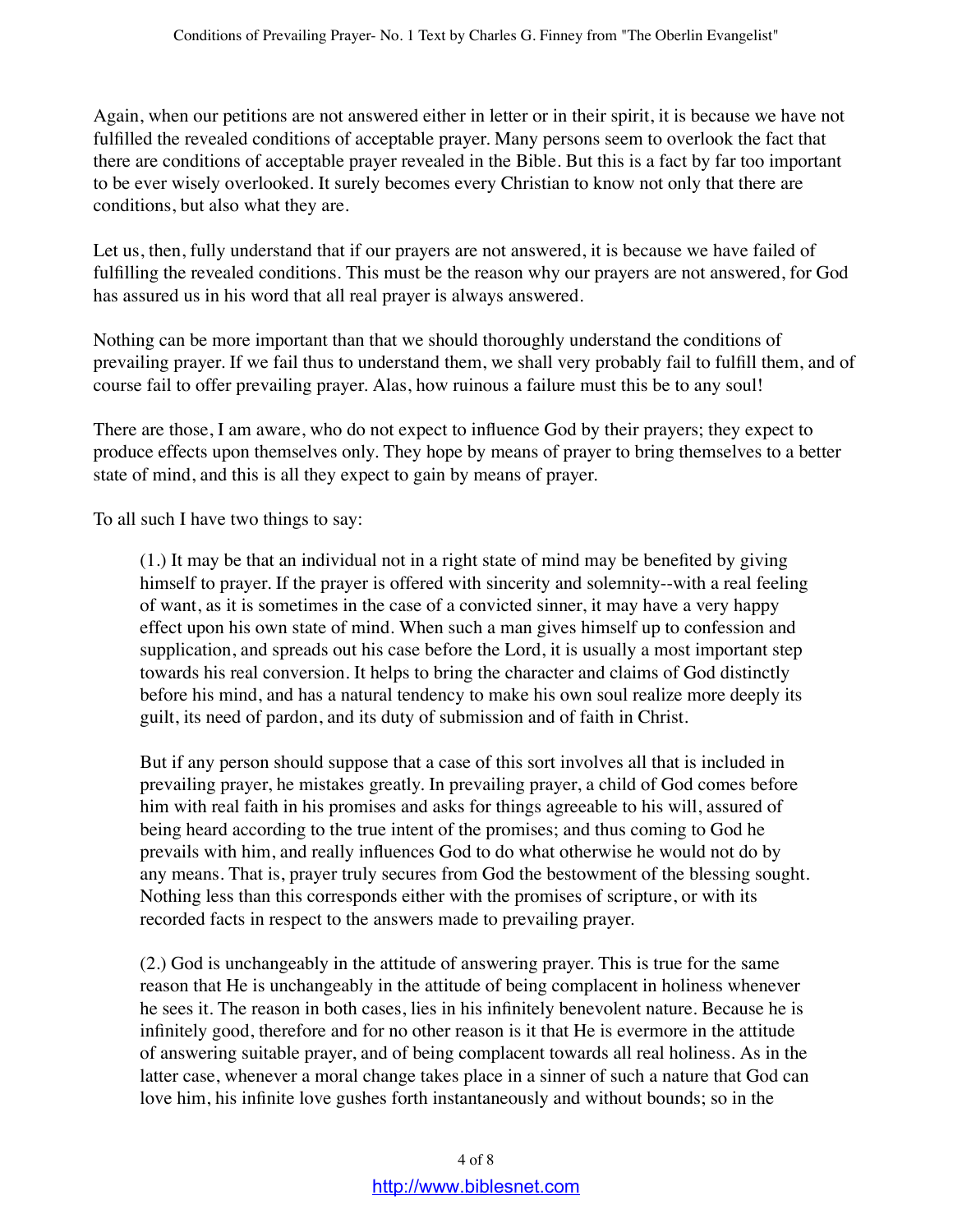former case, as soon as any suppliant places himself in such an attitude that God can wisely answer his prayer, then instantly the ear of Jehovah inclines to his petition, and the answer is freely given.

To illustrate this point, suppose that for a season some obstacle interposes to obstruct the sunbeams from the rosebush at your door; it fades and it looks sickly. But take away the obstacle, and instantly the sunbeams fall in their reviving power upon the rose. So sin casts its dark shadow upon the soul, and obstructs the sunbeams of Jehovah's smiles. But take away the obstacle--the sin--and the smiles fall in of course, and in their full blaze on that penitent and morally changed heart. The sun of Jehovah's face shines always; shines in its own nature; and its beams fall on all objects which are not cast into some deep shade by interposing sin and unbelief. On all objects not thus shaded, its glorious beams forever fall in all their sweetness and beauty.

Hence all real prayer moves God, not merely by benefiting the suppliant through its reflex action, but really and in fact inducing Him to grant the blessing sought. The notion that the whole benefit of prayer is its reflex influence upon the suppliant, and not the obtaining of any blessing asked for, is both vain and preposterous. You might as well suppose that all the good you get by removing obstacles that cut off the sunbeams, is the physical exercise attending the effort. You might as well deny that the sunbeams will actually reach every object as soon as you take away that which throws them into the shade.

God does truly hear and answer prayer, even as an earthly parent hears the petition of a dutiful child, and shapes his course to meet the petition. To deny this involves the denial of the very nature of God. It is equivalent to denying that God is benevolent. It seems most obviously to deny that God fulfills his promises; for nothing can be more plain than the fact that God promises to be influenced by prayer so as to bestow blessings to the suppliant which are given to none others, and on no other condition. If God is pure and good, then it must needs follow that--the obstacle of sin being removed in the case of a fallen being--the divine love must flow out towards him as it did not and could not before. God remains forever the same, just as the sun forever shines; and then his love meets every object that lies open to his beams, just as the sun's rays cheer every thing not shaded by positive obstructions.

Again, God may hear the mere cry of distress and speedily send help. He "hears the young ravens when they cry," and the young lion too when they roar and seek their meat from God. The stormtossed mariners also, "at their wit's end, cry unto the Lord in their trouble, and he bringeth them out of their distress." His benevolence leads him to do all this, wherever he can without detriment to the interests of his government. Yet this case seems not to come under the promises made to believing prayer. These cases of distress often occur in the experience of wicked men. Yet sometimes God seems obviously to hear their cry. He has wise reasons for doing so; probably often his object is to open their eyes to see their own Father, and to touch their hearts with a sense of their ingratitude in their rebellion against such a God.

But be the reason what it may, the fact cannot be disputed. Cases not unfrequently occur, in which persons not pious are afflicted by the dangerous illness of near friends or relatives, and lift their imploring cry of distress to the Lord and He hears them. It is even said in scripture that Christ heard the prayer of devils when they "besought him much that he would not send them away out of the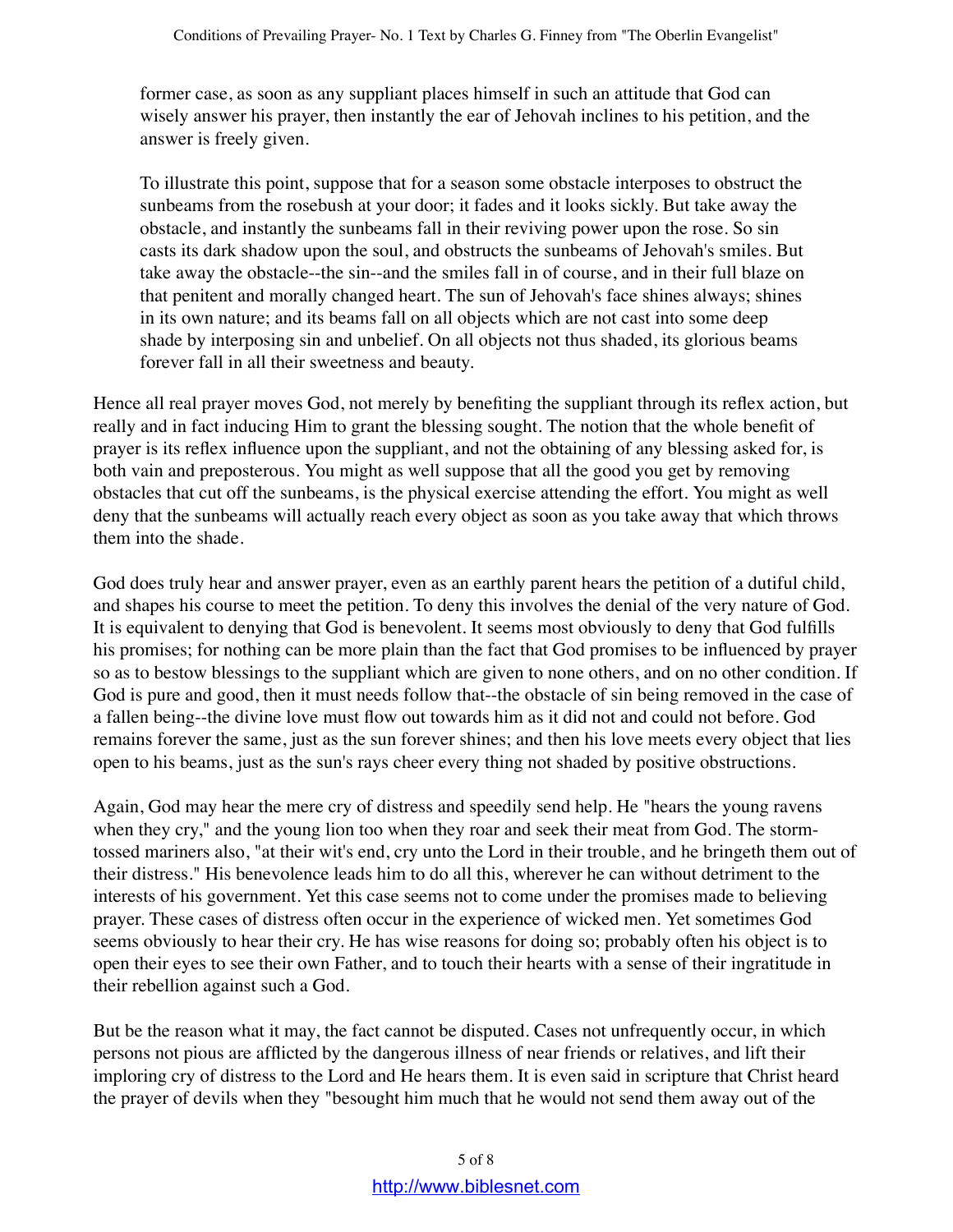country," and said, "send us into the swine, that we may enter into them."

Manifestly the Lord often hears this kind of prayer, whenever no special reason exists for refusing to hear it. Yet this is far from being that peculiar kind of prayer to which the special promises of hearing and answering prayer are made.

It is however both interesting and instructive to see how often the Lord does hear even such prayer as these cries of distress. When the cattle moan in the fields because there is no water, and because the grass is withered, there is One on high who listens to their moans. Why should he not? Has he not a compassionate heart? Does not his ear bend under the quick impulse of spontaneous affection, when any of his creatures cry unto him as to their Father, and when no great moral considerations forbid his showing favor?

It is striking to see how much the parental character of the great Jehovah is developed in the course of his providence by his hearing this kind of prayer. A great multitude of facts are exhibited both in the Bible and in history, which set this subject in a strong light. I once knew a wicked man who under deep affliction from the dangerous illness of his child, set himself to pray that God would spare and restore the dear one; and God appeared to answer his prayer in a most remarkable manner.

Those of you who have read the "Bank of Faith," know that Mr. Huntington, before his conversion, in many instances seemed to experience the same kind of signal answers to his prayers. Another anecdote was told me the past winter which I should relate more freely if it were not somewhat amusing and laughable as well as instructive. A wicked man who had perhaps never prayed since he was a child, was out with a hunting party, on the confines of Iowa, hunting wild buffalo. Mounted on trained horses, lasso in hand, they came up to a herd of buffalo, and this man encountered a fierce buffalo bull. The animal rushed upon him, and at his first push unhorsed him; but quick as thought in his fall, the man seized his own horse's neck, swung upon the under side of the neck, and there held on in the utmost peril of his life; his horse being at full gallop, pursued by a ferocious wild bull. To break his hold and fall, was almost certain death, and he was every moment in the utmost danger of falling under the flying feet of his rushing horse. In this predicament he bethought himself of prayer; but the only words he could think of, were,

"Now I lay me down to sleep,

I pray the Lord my soul to keep."

Perhaps he had never heard much other prayer than this. This lay embalmed among the recollections of his childhood days. Yet even this prayer the Lord in his infinite mercy seemed to hear and answer by rescuing the man unhurt from this perilous condition. The case affords us a striking exemplification not only of the fact that God hears the cry of mere distress, sometimes even when made by wicked men, but also of another fact, namely, that the spirit of a prayer may be a very different thing from its letter. In this case, the letter and the spirit had no very close resemblance. The spirit of the prayer was for deliverance from imminent peril. This the Lord seems to have heard.

But it should be continually borne in mind, that these are not the prayers which God has pledged himself by promise to hear and answer. The latter are evermore the believing prayers of his own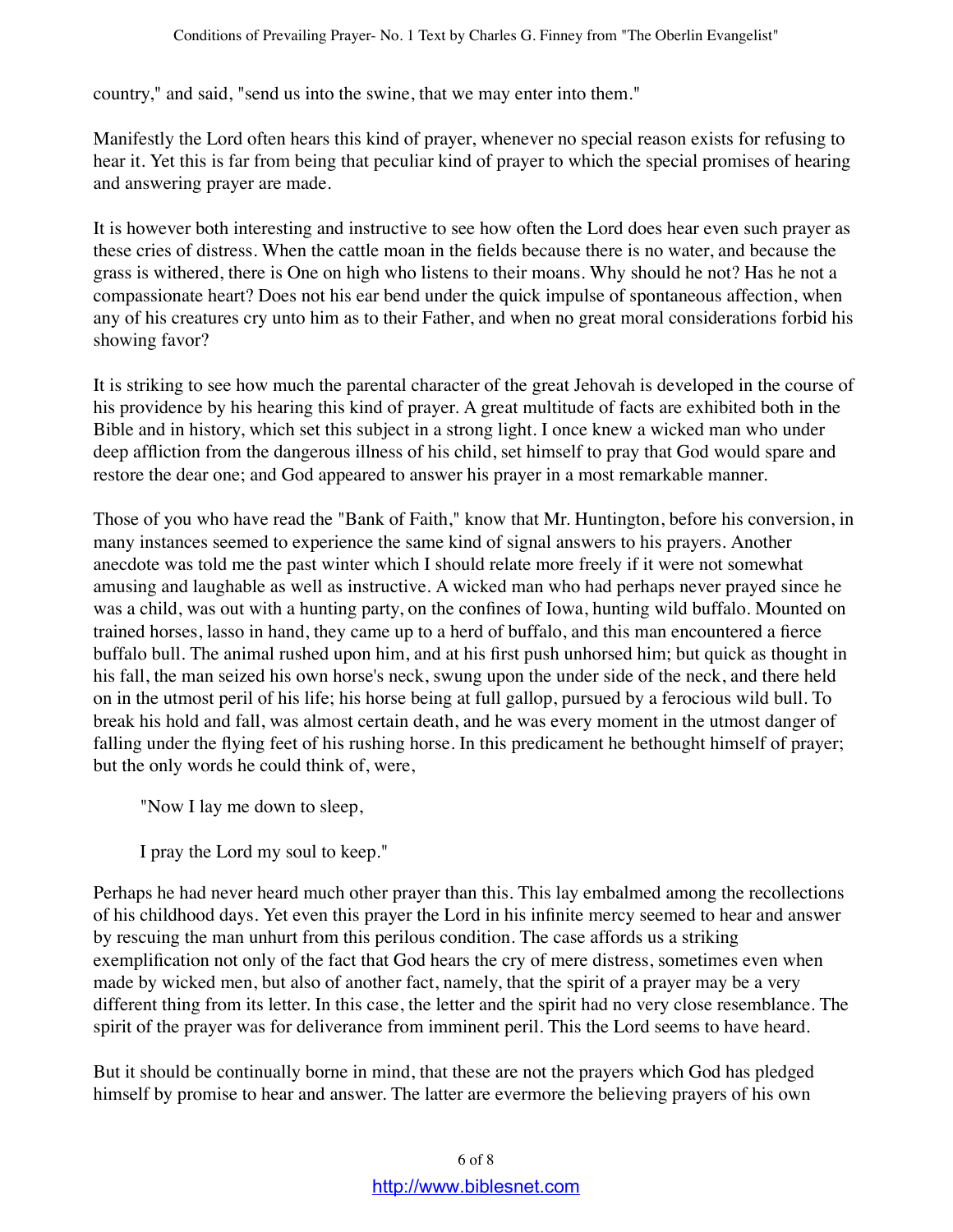children.

Our great enquiry now has respect to this class of prayers, namely, those which God has solemnly promised to answer. Attached to the promises made respecting this class of prayers are certain conditions. These being fulfilled, God holds himself bound to answer the prayer according to the letter and spirit both, if they both correspond; or if they do not correspond, then He will answer according to the spirit of the prayer. This is evermore the meaning of his promise. His promise to answer prayer on certain conditions is a pledge at least to meet it in its true spirit, and do or give what the spirit of the prayer implies.

It now becomes us to enquire most diligently and most earnestly for the conditions of prevailing prayer. This point I shall enter upon in my next discourse.

### **GLOSSARY**

of easily misunderstood terms as defined by Mr. Finney himself. Compiled by Katie Stewart

- **Complacency, or Esteem**: "Complacency, as a state of will or heart, is only benevolence 1. modified by the consideration or relation of right character in the object of it. God, prophets, apostles, martyrs, and saints, in all ages, are as virtuous in their self-denying and untiring labours to save the wicked, as they are in their complacent love to the saints." *Systematic Theology (LECTURE VII).* Also, "approbation of the character of its object. Complacency is due only to the good and holy." *Lectures to Professing Christians (LECTURE XII).*
- **Disinterested Benevolence**: "By disinterested benevolence I do not mean, that a person who is 2. disinterested feels no interest in his object of pursuit, but that he seeks the happiness of others for its own sake, and not for the sake of its reaction on himself, in promoting his own happiness. He chooses to do good because he rejoices in the happiness of others, and desires their happiness for its own sake. God is purely and disinterestedly benevolent. He does not make His creatures happy for the sake of thereby promoting His own happiness, but because He loves their happiness and chooses it for its own sake. Not that He does not feel happy in promoting the happiness of His creatures, but that He does not do it for the sake of His own gratification." *Lectures to Professing Christians (LECTURE I).*
- **Divine Sovereignty**: "The sovereignty of God consists in the independence of his will, in 3. consulting his own intelligence and discretion, in the selection of his end, and the means of accomplishing it. In other words, the sovereignty of God is nothing else than infinite benevolence directed by infinite knowledge." *Systematic Theology (LECTURE LXXVI).*
- **Election**: "That all of Adam's race, who are or ever will be saved, were from eternity chosen by 4. God to eternal salvation, through the sanctification of their hearts by faith in Christ. In other words, they are chosen to salvation by means of sanctification. Their salvation is the end- their sanctification is a means. Both the end and the means are elected, appointed, chosen; the means as really as the end, and for the sake of the end." *Systematic Theology (LECTURE LXXIV).*
- 5. **Entire Sanctification**: "Sanctification may be entire in two senses: (1.) In the sense of present,